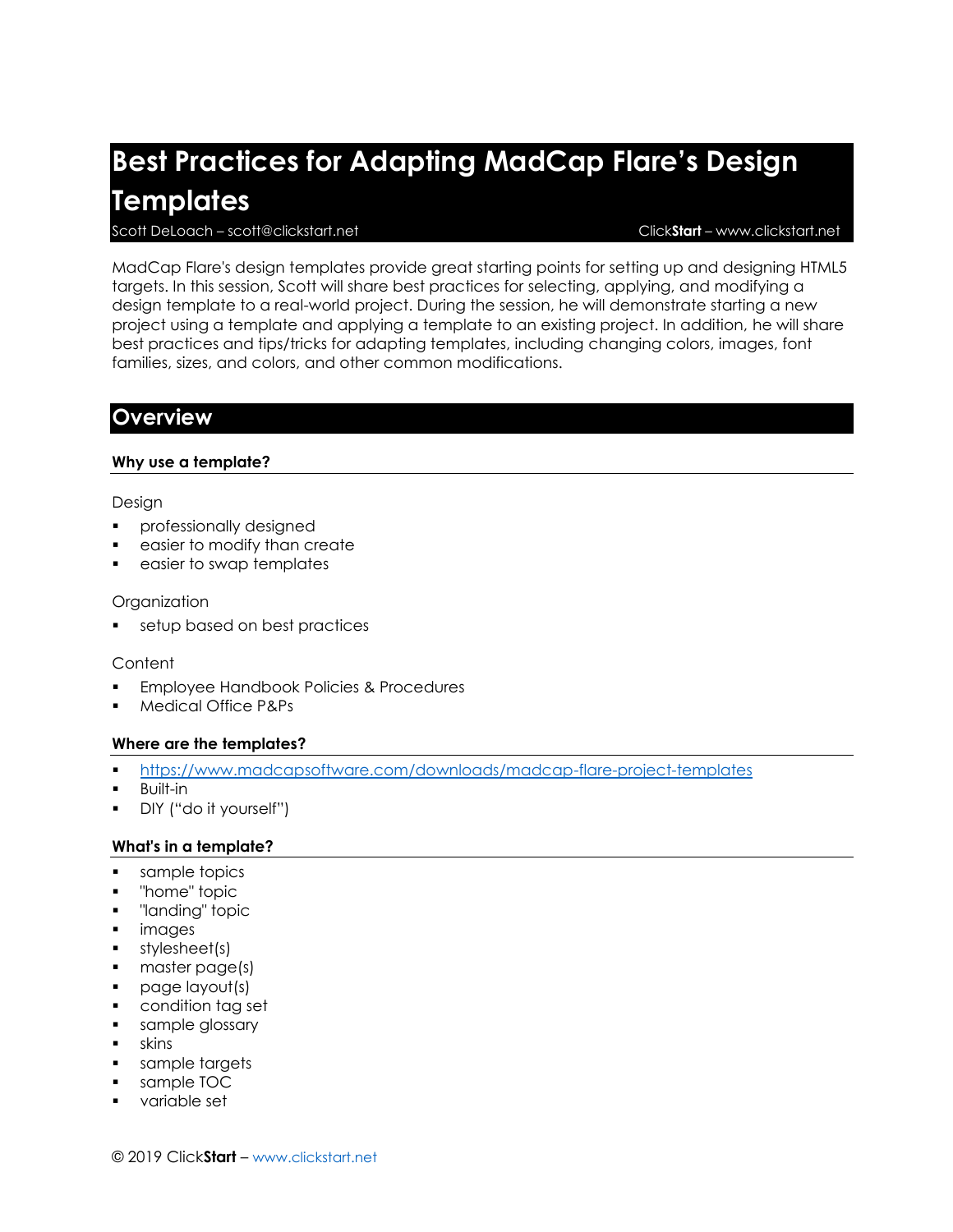# **Applying a template to a new project**

#### **Find and select a template**

See what's built-in

- Open Flare
- Open the New Project wizard (**File** > **New Project** > **New Project**)

#### See what's new

- <https://www.madcapsoftware.com/downloads/madcap-flare-project-templates>
- Download flprjzip
- **•** Double-click, unzip, open

### **Applying a template to an existing project**

- Find and select a template
- Decide what you want
- Decide what you don't want
- Filename matching

#### **What do I need to keep?**

#### Topics

- one topic (at least)
- sample "home" topic
- **•** sample "landing" topic

#### Design files

- images
- stylesheets
- master page(s)
- page layout(s)
- skins

Tip: Unused files report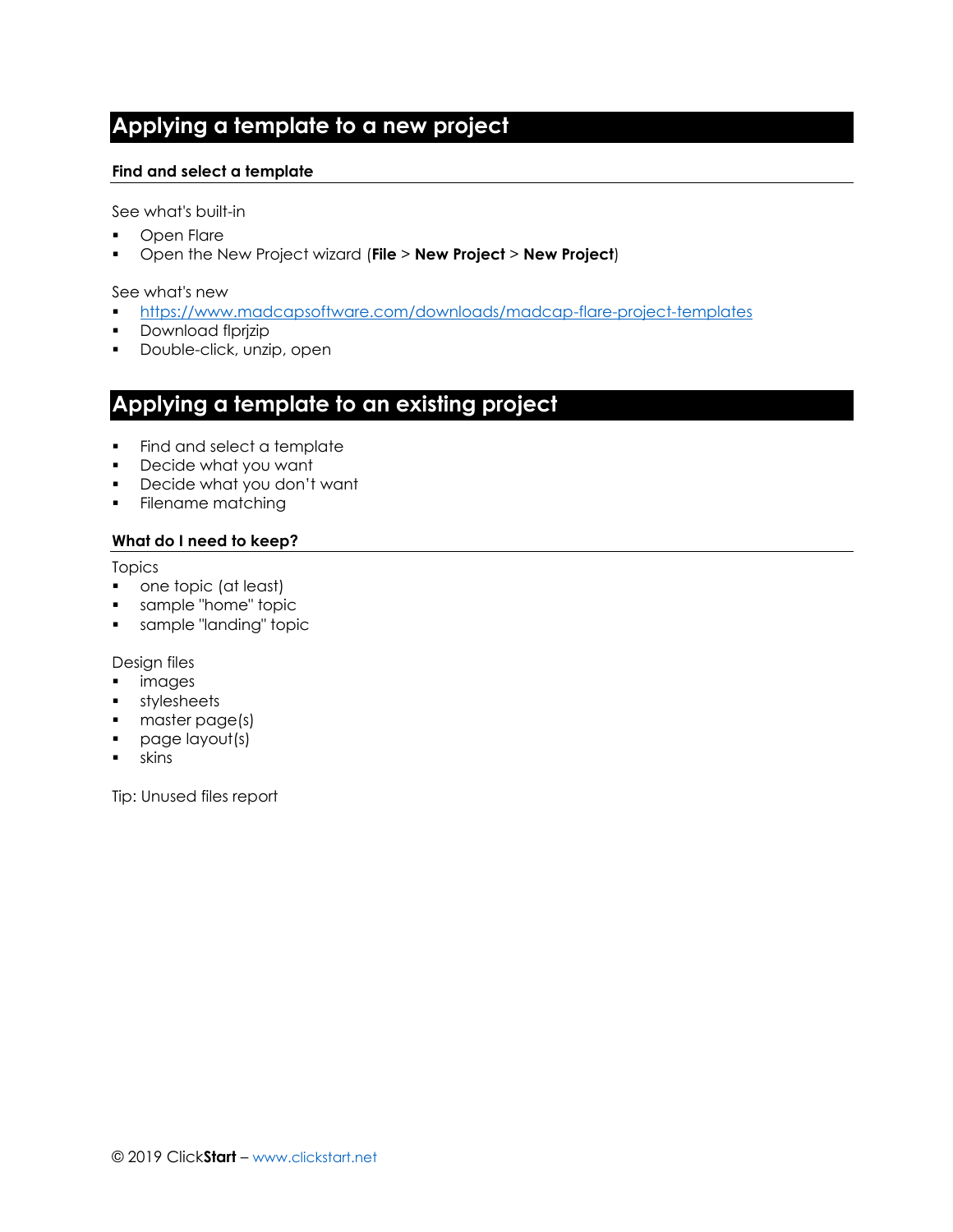# **Modifying a template**

#### **Design files 101**

| logo<br>menu     |               | layout: skin                                                                  |
|------------------|---------------|-------------------------------------------------------------------------------|
| search           |               | design: skin                                                                  |
| breadcrumb proxy | toolbar proxy |                                                                               |
| content          | menu proxy    | layout:<br>master page<br>design-content: stylesheet<br>design-proxies: skins |

#### **Top-down approach**

- skin
- master page
- **•** proxies and their skins
- stylesheet

#### **Workflow**

- Modify template
- Use/Apply template
- Add missing styles/design elements
- **■** Adjust design

#### **How to change home page**

- Home.htm
- **•** StylesForHomePage.css
- HomePage.flmsp
- Images

#### **How to change landing page**

■ sample landing topic

#### **How to change topics**

■ sample topic